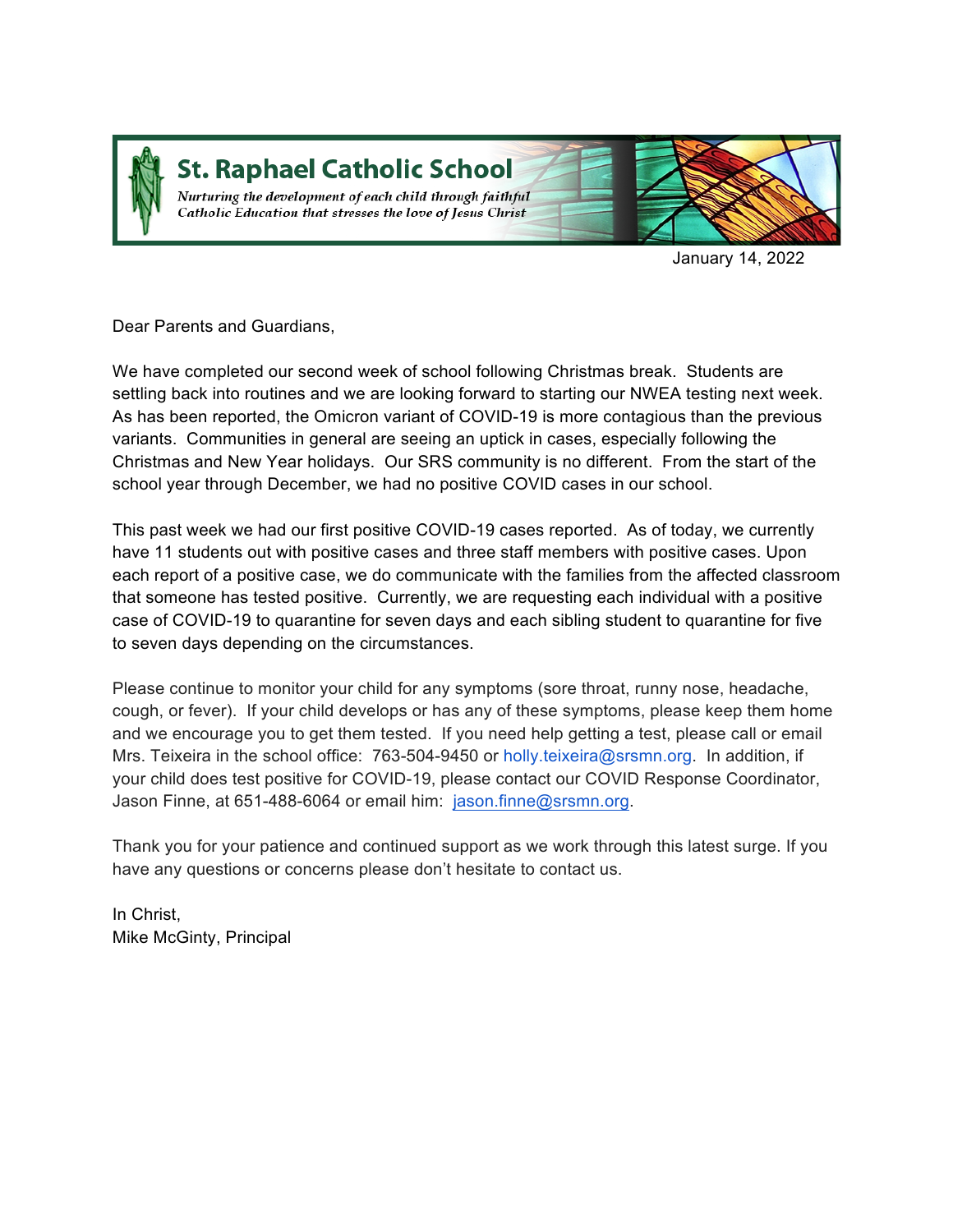#### **Important Dates**

January 14th - Middle School Retreat January 17th - Parent Drive Day - **School is in session!!** January 28th - No School - Staff Development January 31st - February 4th - Catholic Schools Week February 21st - No School - Presidents' Day March 2nd - Ash Wednesday March 4th - End of Trimester 2 March 9th - VFW Steak Fry March 10th - Parent/Teacher Conferences March 11th - No School - Staff Development March 21st-25th - No School - Spring Break

## **School is in Session on Monday!**

Please note, yes, we do have school this Monday, January 17th. It is a parent drive day. We are taking the opportunity on this day to celebrate and teach civil rights and the contributions of Dr. Martin Luther King Jr.

## **PHT**

Our PHT (Parents Helping Teachers) group met on Wednesday night. This is a group of parent volunteers who support the teachers and school with different fundraisers throughout the year. They also plan fun family activities to help build school community, in addition to providing opportunities to serve others. Meetings are held the second Wednesday of every month at 6:30 PM in the cafeteria. Every parent is invited to join. Please consider coming to the next meeting on February 9th. We are currently seeking nominations for the PHT Executive Board: Chair, Co-Chair, Secretary and Treasurer. Please email your nominations to holly.teixeira@srsmn.org by February 2nd.

## **New Spanish and 4th/5th Grade Religion Teacher**

Tricia Lyngen, our new 4th and 5th grade Religion teacher and K-8 Spanish Teacher, started this past week. We are thrilled to welcome her to St. Raphael Catholic School. Tricia has jumped right in - it is fun to watch her engage the students in Spanish, even in the hallways. She was previously a Theology Teacher at DeLaSalle High School in Minneapolis.

*"Hello! I am Tricia Lyngen, and I am an alumna of the College of St. Benedict where I ran track and cross country and studied Communication, Spanish, and English. I then went to the Saint John's School of Theology where I obtained an MA in Theology majoring in Spirituality and minoring in Systematics. I have another MA in Education from St. Mary's University. I have a graduate certificate in English as a Second Language, and I completed my Advanced Pastoral Spanish certificate from the Archdiocese of St. Paul and Minneapolis with an immersion experience in San Cristóbal de las Casas in Chiapas, Mexico.*